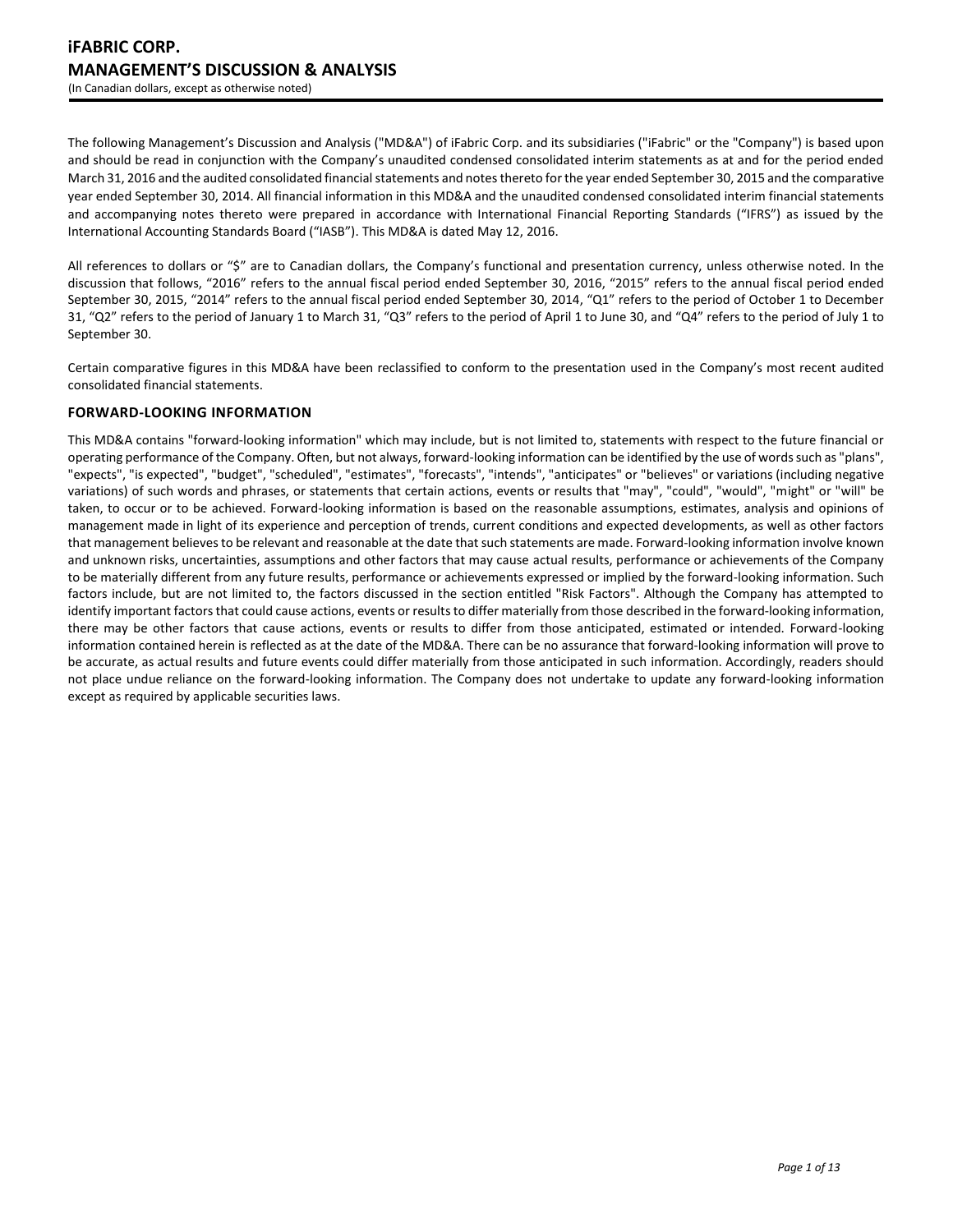# **BUSINESS OVERVIEW**

### **General**

iFabric is a Canadian public company, incorporated under the Alberta Business Corporations Act and is domiciled in Canada. The Company is listed on the Toronto Stock Exchange ("TSX") under the trading symbol "IFA". The head office is located at 525 Denison Street, Unit 1, Markham, Ontario, Canada.

The Company's business activities are divided into three reportable operating segments, which offer different products and services, and are managed separately because they require different marketing strategies and resource allocations. The following summarizes the operations of each segment:

- Intimate Apparel: Includes the design and distribution of women's intimate apparel, sleepwear and accessories.
- Intelligent Fabrics: Includes the development and distribution of innovative products and treatments that are suitable for application to textiles, plastics, liquids, and hard surfaces. These products are designed to provide added benefits to the user.
- Other: Includes leasing of property to group companies, related parties and third parties.

#### **NATURE OF OPERATIONS**

### **Intimate Apparel**

The Intimate Apparel division commenced operations in 1992 and currently operates under the trade name Coconut Grove Intimates. Its business comprises the design, purchasing, and distribution of intimate apparel and, in particular, a range of specialty bras including the division's patented backless, strapless underwire bra. The division also distributes a range of apparel accessories as well as sleepwear.

The division outsources production of its products to China, where currently over 95% of its inventory production takes place.

The division utilizes contract warehouse facilities located in Los Angeles, California and Manchester, England in order to service its key US and European markets and, Company-owned premises located in Markham, Ontario serve as the distribution centre for the Canadian market. Premises rented in Manhattan, New York, houses the division's sales team and, additionally, includes showroom space for the purpose of hosting marketing appointments with major retail buyers in the United States.

In the past several years, the Company has repositioned the division's product strategy by way of leveraging a number of key license agreements in order to sell products under some of the most recognized brands in the intimate apparel industry, including Maidenform®, Splendid®, and Ella Moss®. In addition, the division develops and supplies products for sale under the private label brands of certain major retailers as well as the Company's own brand.

Products are sold internationally to the division's customer base which includes a number of major retailers as well as specialty boutiques. Major retail customers include Wal-Mart (Canada), Sears (Canada), Debenhams, Kohl's, Hanes Brands, Bloomingdales, Marks & Spencer, Nordstrom, Maidenform, La Vie En Rose, House of Fraser, Boux Avenue and Amazon.com.

#### **Intelligent Fabrics**

A second strategic division commenced operations in 2010, when the Company obtained exclusive North American distribution rights for a new generation of textile treatment technologies, which have the ability to kill bacteria, repel insects, and help encourage a healthy skin environment, amongst others. Management anticipates that the intelligent fabrics division will be the main driving force of the Company's future growth and expansion.

On December 6, 2013, the Company secured global distribution and marketing rights in respect of antimicrobial, antiviral and other textiles technologies with the additional right to distribute such technologies under the Company's own brands.

The Intelligent Fabrics business segment has two key supply centers in Asia (China and Taiwan), that service the Asian market, which represent the main production region for goods supplied to North America and is accordingly the Company's main market area for the distribution of products. In addition, technical support specialists in Asia provide guidance and support to customers regarding the integration of the Company's chemical formulations into their products.

Development, testing and regulatory activities are primarily funded with income earned from both the Intelligent Fabrics division and the Intimate Apparel division. Additional funding, when required, is sourced from additional equity and/or debt.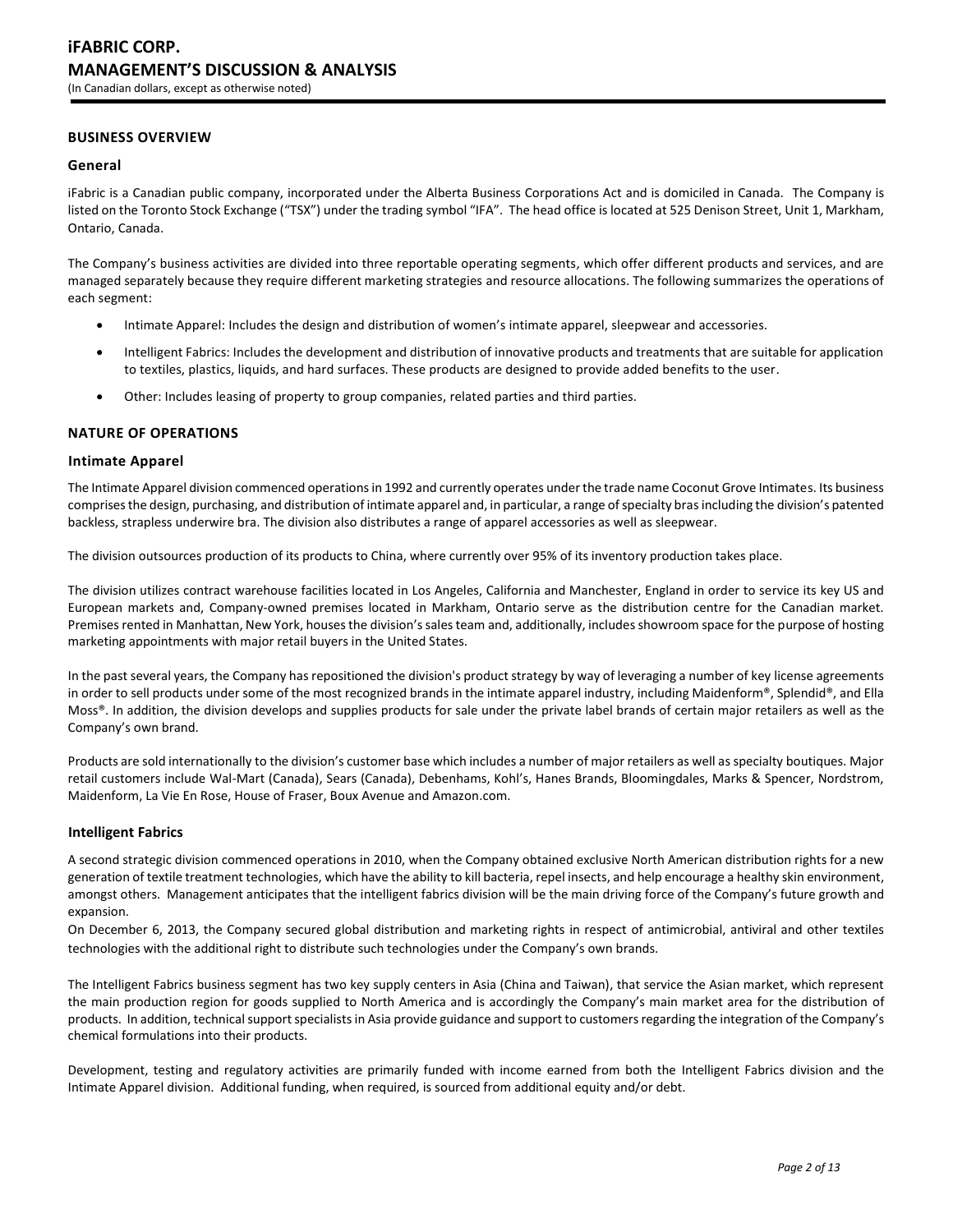The Intelligent Fabrics division currently focuses its regulatory, product development, and marketing efforts on three key technologies, namely:

#### *1. Protx2*® *Anti-Microbial Technologies*

Protx2*®* formulations impart anti-microbial and/or anti-viral powers to fibers, plastic, paint and paper treated with these formulations. Numerous laboratory tests have shown that treated products inhibit the growth of a wide variety of infectious agents associated with Healthcare-Associated Infections ("HAI"), including MRSA, C-Difficile, VRE, and H1N1, and by their application may assist in preventing the spread of such infections.

The company is currently targeting two key markets with regard to the distribution of Protx2®:

### a) Sports apparel, outerwear and footwear

There is an increasing trend amongst major sports apparel, outerwear and footwear manufactures to offer technologically-enhanced products. With the ability of Protx2® to combat odour-causing bacteria, the Company is able to provide manufacturers with the ability to produce apparel and footwear that stays fresher longer without the need for repeated washing or cleaning. Innovative application methodology developed by the Company over a number of years allows for Protx2® to be integrated into almost any fabric as well as all the components of footwear including foam, rubber, and plastics. With its current Environmental Protection Agency ("EPA") registrations, the Company is in a position to distribute Protx2® for use in sportswear and footwear sold in the US market.

#### b) Medical

Protx2® formulations impart anti-microbial and/or anti-viral powers to fibers, plastic, paint and paper treated with these formulations and is suitable for application to many areas of a hospital environment, including, scrubs, bedding, curtaining, carpeting, walls, air filters and numerous plastic components amongst others.

The Protx2® range of products is dedicated to combating hospital acquired bacterial infections, including MRSA, Clostridium Difficile, VRE, Klebsiella Pneumonia, and by their application may greatly assist in reducing such infections. In addition, Protx2® is also a strong antiviral agent effective against, Norovirus and H1N1.

In order to fully enter the medical market for Protx2®, the Company is in process of securing a second and higher level of EPA registrations that will allow it to make applicable claims in connection with the efficacy of Protx2® ("kill claims") for medical use. A testing protocol for this purpose has been negotiated and agreed to by the EPA and the requisite testing in conformity with Good Laboratory Practice ("GLP") Recognition Standards had commenced as at the date hereof. On completed of testing, the reports covering the test results will be submitted to the EPA for review and their approval to include the appropriate kill claims in future product labeling.

#### *2. Dreamskin*®

Dreamskin® textile technology helps encourage a healthy skin environment.

Dreamskin® is effective during both summer and winter months as high and low moisture environments both offer discomfort and irritation. In particular, athletic apparel has two key areas that can cause skin irritation, namely friction and excessive moisture. Dreamskin® targets both of these to help prevent irritation. Dreamskin® became commercially available for sale in Q1 2015.

## *3. Enguard*® *Insect Repellent Fabric*

Applying Enguard® to fabrics results in a highly effective and durable insect repellent. A major strength of Enguard® is that it is safe for children. Testing carried out by the London School of Hygiene and Tropical Medicine show Enguard® to have repelling power comparable to highconcentration DEET and significantly greater than any other natural insect repellents. Enguard® is anticipated to be commercialized during calendar 2016.

During 2015, the Intelligent Fabrics division expanded its portfolio of products by securing distribution and marketing rights, under the Company's own brands, for the following textile treatments:

### UVtx™

Textiles infused with UVtx™ provides apparel with a built in ultraviolet ("UV") light blocker. The UVtx™ formulation contains both UV reflecting and UV absorption elements, giving apparel treated with UVtx™ the ultraviolet protection factor ("UPF") strength of up to UPF 30. This allows the wearer of UVtx™ treated apparel to enjoy permanent sun protection without the need to apply sprays or lotions to the area covered by the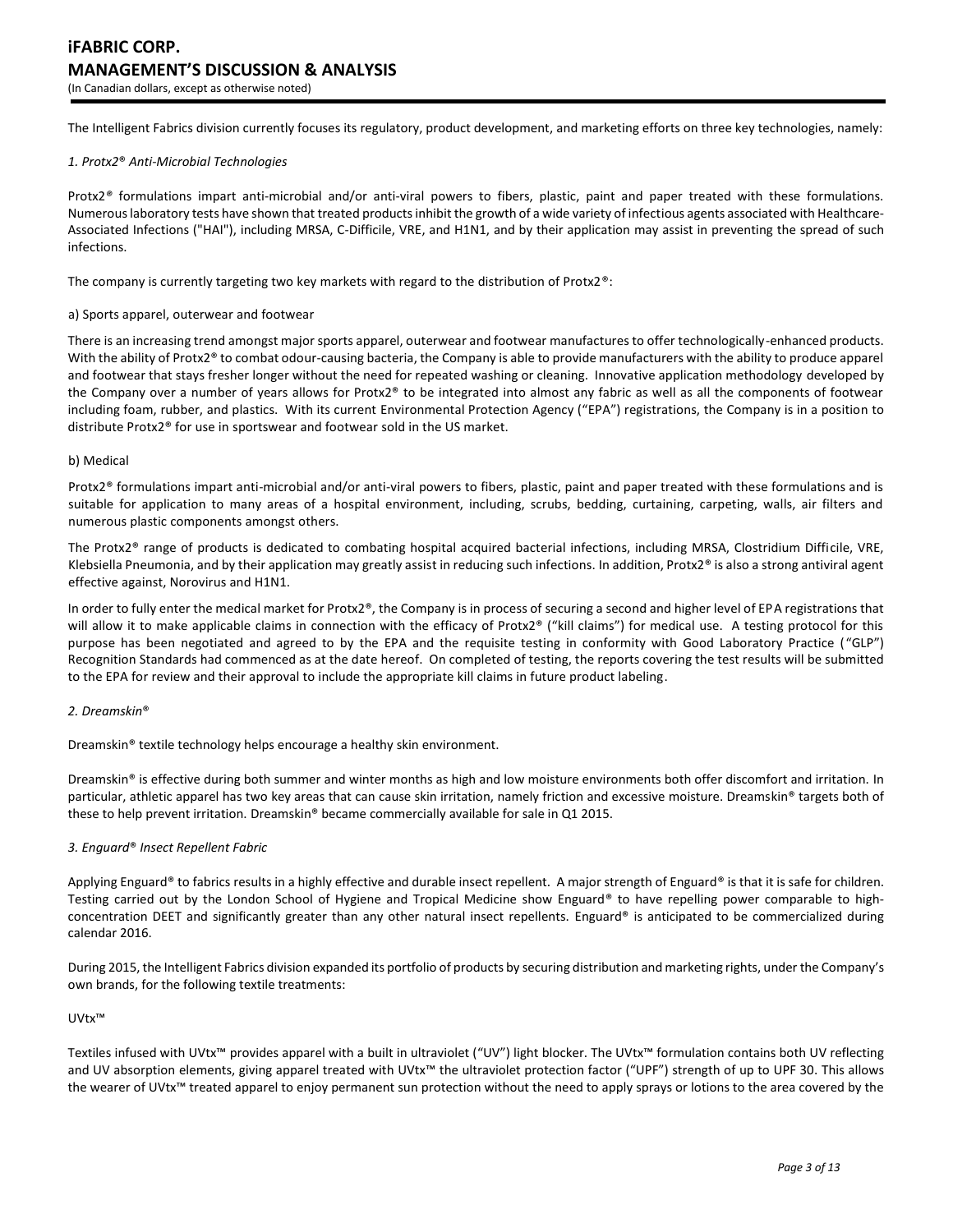garment. Testing has shown that UVtx treated textiles never lose efficacy. As of the date of this MD&A, efficacy and durability testing of UVtx had been completed and it is anticipated that UVtx will be commercialized during the course of calendar 2016.

## FreshTx™

FreshTx™ is a state of the art odour-absorbing technology, which is easily infused into textile products. FreshTx™ offers permanent protection against odours without the need to use sprays or perfumes. FreshTx™ uses naturally-occurring elements for effective results that are non-toxic and safe. Extremely durable, once applied, the properties of FreshTx™ are renewed with each wash, and is effective even when wet. As of the date of this MD&A, efficacy and durability testing of FreshTx™ has been completed and it is anticipated that this product will be commercialized during the course of calendar 2016.

### DryTx™

DryTx™ moisture-wicking technology provides treated apparel with the ability to quickly draw moisture away from the skin and disperse perspiration across the fabric surface for faster evaporation.

An additional significant attribute of DryTx<sup>™</sup> is its ability to be integrated into apparel in combination with the division's other product offerings, resulting in unique garments that provide superior performance characteristics for athletic apparel. As of the date of this MD&A, efficacy and durability testing of DryTx™ had been completed and it is anticipated that this product will be commercialized during the course of calendar 2016.

## **SELECTED ANNUAL INFORMATION**

The following table sets forth selected annual consolidated statement of earnings (loss) information and balance sheet data for each of the last five fiscal years.

| For the year ended and as at September 30,              | 2015                     | 2014       | 2013       | 2012       | 2011      |
|---------------------------------------------------------|--------------------------|------------|------------|------------|-----------|
| <b>Income Statement Data</b>                            |                          |            |            |            |           |
| Revenue                                                 | 13,074,848               | 13,021,482 | 8,165,983  | 6,074,766  | 5,660,288 |
| Net earnings (loss) attributable to common shareholders | (109, 837)               | 542,214    | (144, 556) | (218, 680) | 484,231   |
| Net earnings (loss) per common share                    |                          |            |            |            |           |
| Basic                                                   | (0.004)                  | 0.021      | (0.006)    | (0.009)    | 0.038     |
| Diluted                                                 | (0.004)                  | 0.020      | (0.006)    | (0.009)    | 0.038     |
|                                                         |                          |            |            |            |           |
| <b>Balance Sheet Data</b>                               |                          |            |            |            |           |
| Total assets                                            | 11,928,359               | 11,559,443 | 9,154,711  | 8,454,058  | 8,292,672 |
| Total non-current financial liabilities                 | 1,408,893                | 1,952,287  | 2,084,741  | 2,801,891  | 3,485,694 |
| Cash dividends declared                                 | $\overline{\phantom{a}}$ |            |            |            |           |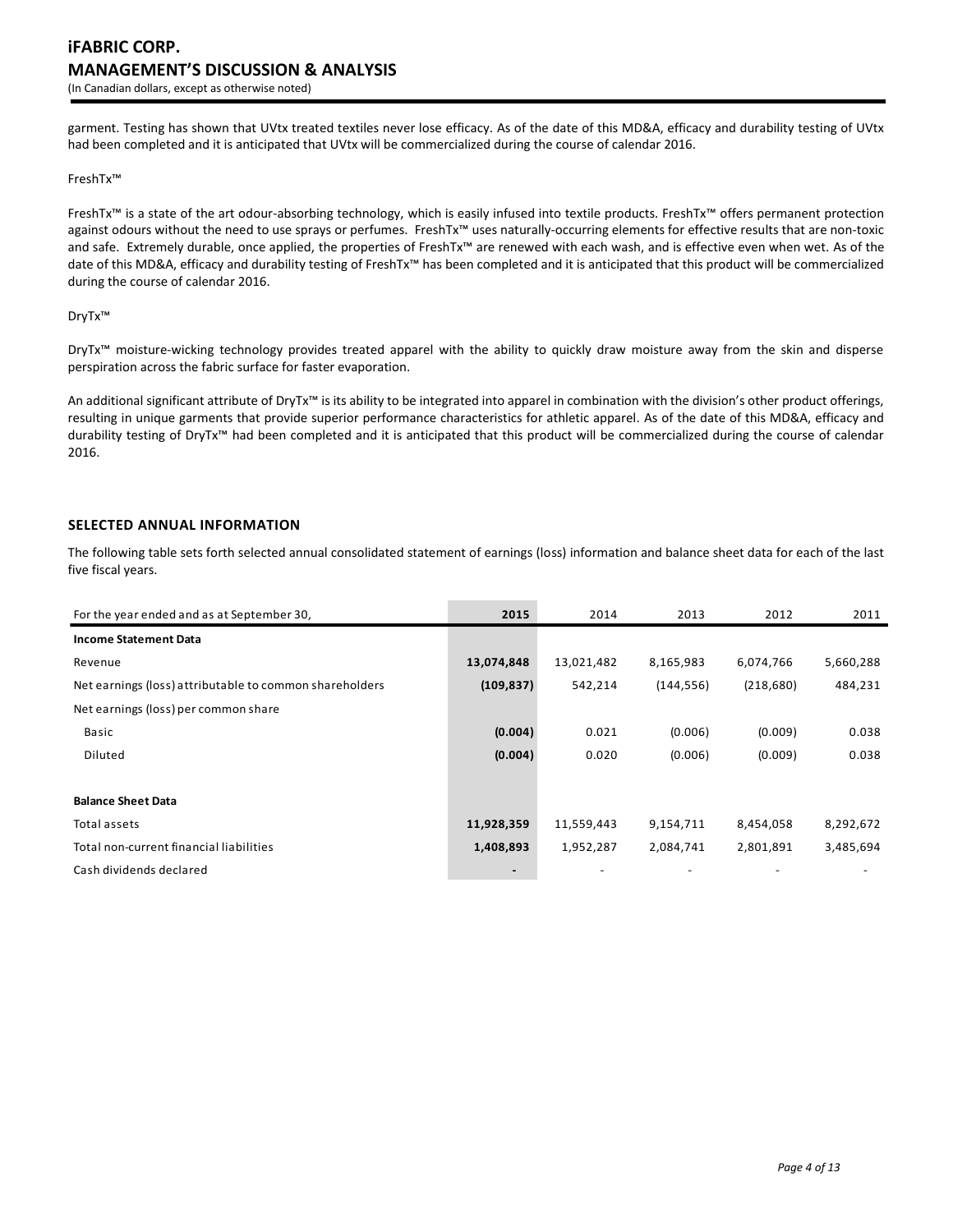# **RESULTS OF OPERATIONS – THREE AND SIX MONTHS ENDED MARCH 31, 2016 AND 2015**

The following table sets forth the Company's unaudited condensed consolidated statements of earnings (loss) and comprehensive earnings (loss) for the three and six months ended March 31, 2016 and 2015:

|                                                                        | Three months |            | Six months |            |
|------------------------------------------------------------------------|--------------|------------|------------|------------|
| For the period ended March 31,                                         | 2016         | 2015       | 2016       | 2015       |
| <b>REVENUE</b>                                                         | 3,072,027    | 3,251,478  | 6,401,037  | 6,293,882  |
| <b>COST OF SALES</b>                                                   | 1,569,581    | 1,575,889  | 3,114,376  | 3,218,721  |
| <b>GROSS PROFIT</b>                                                    | 1,502,446    | 1,675,589  | 3,286,661  | 3,075,161  |
| <b>EXPENSES</b>                                                        |              |            |            |            |
| Selling, general and administrative costs                              | 1,663,147    | 1,448,851  | 3,314,739  | 2,912,803  |
| Interest on operating line                                             | 7,347        | 6,658      | 11,222     | 12,178     |
| Interest on long-term debt                                             | 9,233        | 10,844     | 18,890     | 22,520     |
| Amortization of property, plant and equipment                          | 8,766        | 9,783      | 17,415     | 19,566     |
| Amortization of deferred development costs                             | 40,366       | 40,366     | 80,732     | 80,732     |
|                                                                        | 1,728,859    | 1,516,502  | 3,442,998  | 3,047,799  |
| <b>EARNINGS (LOSS) FROM OPERATIONS</b>                                 | (226, 413)   | 159,087    | (156, 337) | 27,362     |
| <b>OTHER EXPENSES (INCOME)</b>                                         |              |            |            |            |
| Share-based compensation                                               | 41,258       | 100,747    | 85,663     | 209,376    |
| Loss (gain) on foreign exchange                                        | 173,125      | (186, 158) | 124,342    | (251, 552) |
|                                                                        | 214,383      | (85, 411)  | 210,005    | (42, 176)  |
| <b>EARNINGS (LOSS) BEFORE INCOME TAXES</b>                             | (440,796)    | 244,498    | (366, 342) | 69,538     |
| <b>PROVISION FOR (RECOVERY OF) INCOME TAXES</b>                        |              |            |            |            |
| Current                                                                | (71, 423)    | 163,485    | 5,486      | 210,245    |
| Deferred                                                               | (45,506)     | (46,700)   | (89, 357)  | (108, 200) |
|                                                                        | (116, 929)   | 116,785    | (83, 871)  | 102,045    |
| NET EARNINGS (LOSS) AND COMPREHENSIVE EARNINGS (LOSS)                  | (323, 867)   | 127,713    | (282, 471) | (32, 507)  |
| NET EARNINGS (LOSS) AND COMPREHENSIVE EARNINGS (LOSS) ATTRIBUTABLE TO: |              |            |            |            |
| iFabric Corp. shareholders                                             | (324, 657)   | 126,333    | (285,069)  | (34, 572)  |
| Non-controlling interest                                               | 790          | 1,380      | 2,598      | 2,065      |
|                                                                        | (323, 867)   | 127,713    | (282, 471) | (32, 507)  |
| <b>EARNINGS (LOSS) PER SHARE</b>                                       |              |            |            |            |
| Basic                                                                  | (0.013)      | 0.005      | (0.011)    | (0.001)    |
| Diluted                                                                | (0.013)      | 0.005      | (0.011)    | (0.001)    |

### **SELECTED OPERATING SEGMENT DATA**

| Q2 2016                             | Intimate<br>Apparel | Intelligent<br>Fabrics | Other<br>Segments | Corporate<br>Items and<br>Eliminations | Consolidated |
|-------------------------------------|---------------------|------------------------|-------------------|----------------------------------------|--------------|
| External revenues                   | 2,538,908           | 507,519                | 25,600            | $\overline{\phantom{0}}$               | 3,072,027    |
| Earnings (loss) before income taxes | (289, 217)          | (129, 166)             | 3,966             | (26, 379)                              | (440, 796)   |
|                                     | Intimate<br>Apparel | Intelligent<br>Fabrics | Other<br>Segments | Corporate<br>Items and<br>Eliminations |              |
| Q2 2015                             |                     |                        |                   |                                        | Consolidated |
| External revenues                   | 2,970,511           | 256.338                | 24,629            |                                        | 3,251,478    |
| Earnings (loss) before income taxes | 584,928             | (293, 691)             | 5,880             | (52, 619)                              | 244.498      |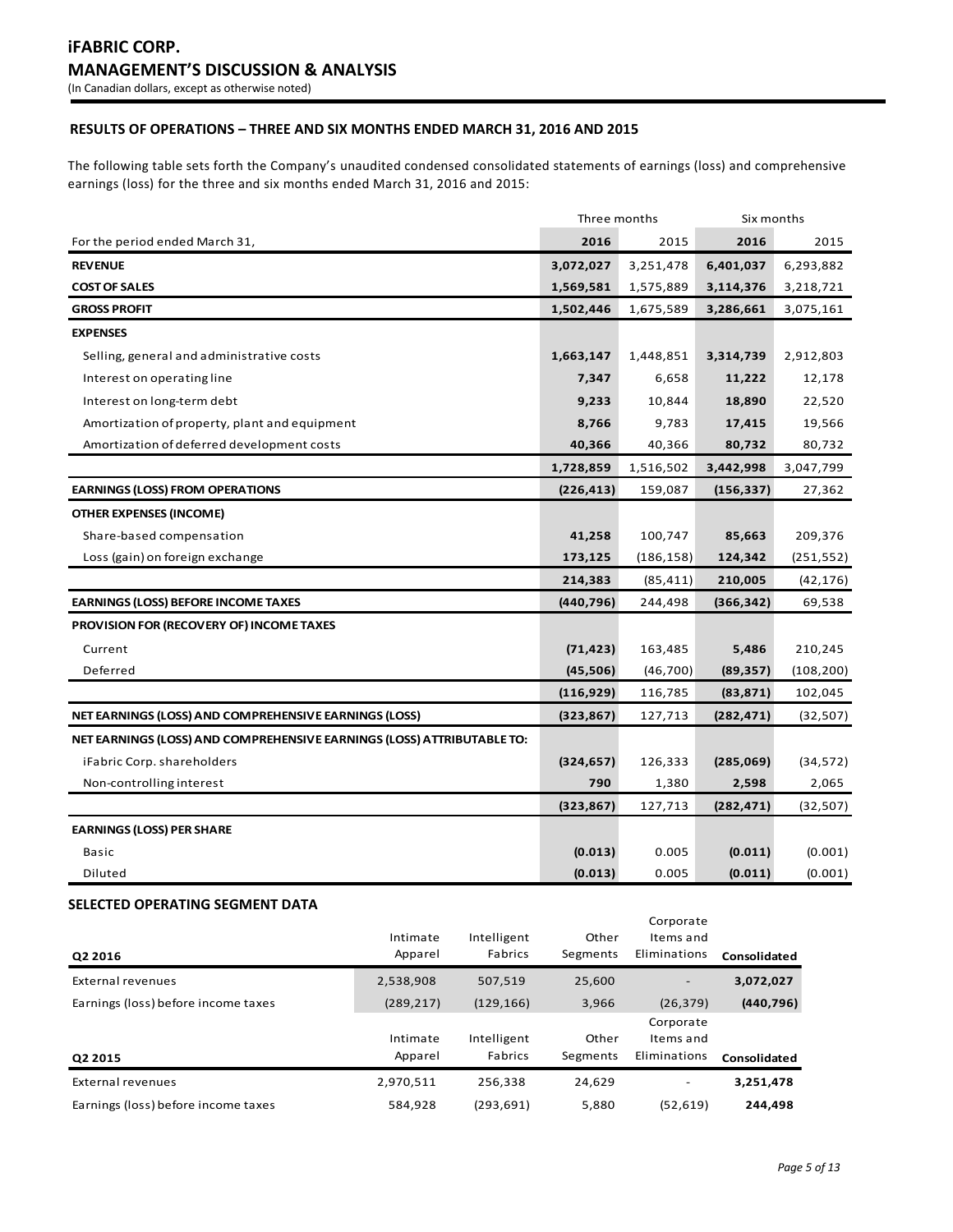# **DISCUSSION OF THE RESULTS OF OPERATIONS – THREE MONTHS ENDED MARCH 31, 2016 AND 2015**

### **Revenue**

Revenue decreased by \$179,451 to \$3,072,027 in Q2 2016 from \$3,251,478 in Q2 2015. With respect to reportable operating segments of the Company, revenue decreased by 15% or \$431,603 in its Intimate Apparel segment and revenue increased by 98% or \$251,181 in its Intelligent Fabrics segment. Geographically, revenue in the United Kingdom increased in Q2 2016 versus Q2 2015, while revenue in Canada, the United States, and other regions decreased for the same comparative periods.

Overall, revenue decreased 6% during Q2 2016 in comparison to Q2 2015. However, there are a number of variables, both internal and external, which have contributed to a decrease in revenue in Q2 2016 from the comparative prior period. When expressed in their regional transactional currencies, the Company's Intimate Apparel operating segment decreased its sales in Canada by approximately 46%, decreased sales in the United States by approximately 27%, and increased sales in the UK by 117% in Q2 2016 versus Q2 2015. The majority of the Company's revenues are generated in U.S. dollars. A weakened Canadian dollar vis-à-vis the U.S. dollar and the British pound sterling during Q2 2016 translated foreign currency revenues at higher exchange rates when expressed in Canadian dollars, relative to Q2 2015. This foreign exchange impact significantly offset the decrease in US sales in the Intimate Apparel division. During Q2 2016, the Intelligent Fabrics division had commenced integration of its core products with major manufacturing clients, resulting in a significant increase in total revenue within this operating segment compared to Q2 2015.

## **Gross profit**

Gross profit as a percentage of revenue decreased to 49% in Q2 2016 from 52% in Q2 2015. The decrease in gross profit percentage is mainly due to a steadily less favourable Canadian dollar exchange rate vis-à-vis the U.S. dollar during Q2 2016 compared to Q2 2015. Gross profit percentage also decreased in Q2 2016 from Q2 2015 due to the sales mix of products in the Intimate Apparel segment, including a higher proportion of seasonal intimate apparel and sleepwear, which typically carry lower margins than apparel accessories. Gross profit in dollars decreased by 10% or \$173,143 to \$1,502,446 in Q2 2016 from \$1,675,589 in Q2 2015. The decrease in gross profit dollars is largely attributable to a decreased gross profit percentage, for the reasons discussed above. Similar to the changes in revenue in Q2 2016 versus Q2 2015, as discussed above in the section entitled "Revenue", reduced sales transacted in foreign currencies in Q2 2016, which contributed to a decrease in gross profit dollars, were significantly offset by a weakened Canadian dollar relative to the U.S. dollar and British pound sterling.

### **Selling, general and administrative costs**

In Q2 2016, selling, general and administrative costs increased by 15% or \$214,296 to \$1,663,147 from \$1,448,851 in Q2 2015. In the Intimate Apparel operating segment, the Company increased its selling, general and administrative costs for the purposes of developing and supporting a new line of sleepwear products, as part of a renewed license agreement signed in 2015. In the Intelligent Fabrics segment, the Company increased its travel, regulatory and testing costs to facilitate growth of existing products, as well as the launch of new products. Selling, general and administrative costs have also increased as a result of the Canadian dollar weakening in Q2 2016 against the U.S. dollar, as many of the Company's overhead expenses are paid for in U.S. dollars.

#### **Interest Expense**

Interest expense during Q2 2016 was \$16,580 compared to \$17,502 during Q2 2015. The overall change in interest expense was nominal.

#### **Amortization**

Amortization of the Company's property, plant and equipment and deferred development costs totaled \$49,132 during Q2 2016 compared to \$50,149 during Q2 2015.

#### **Share-based compensation**

Share-based compensation costs in Q2 2016 were \$59,489 lower than in Q2 2015. The decrease in share-based compensation costs is the result of previously issued stock options vesting during 2015.

## **Loss (gain) on foreign exchange**

In Q2 2016, the Company's loss on foreign exchange was \$173,125 during Q2 2016 versus a gain of \$186,158 in Q2 2015. The Company experienced a loss in Q2 2016 on foreign exchange as a result of the Canadian dollar strengthening against the U.S. dollar an d British pound sterling during the quarter, as opposed to gains on foreign exchange during Q2 2015 where the Canadian dollar strengthened.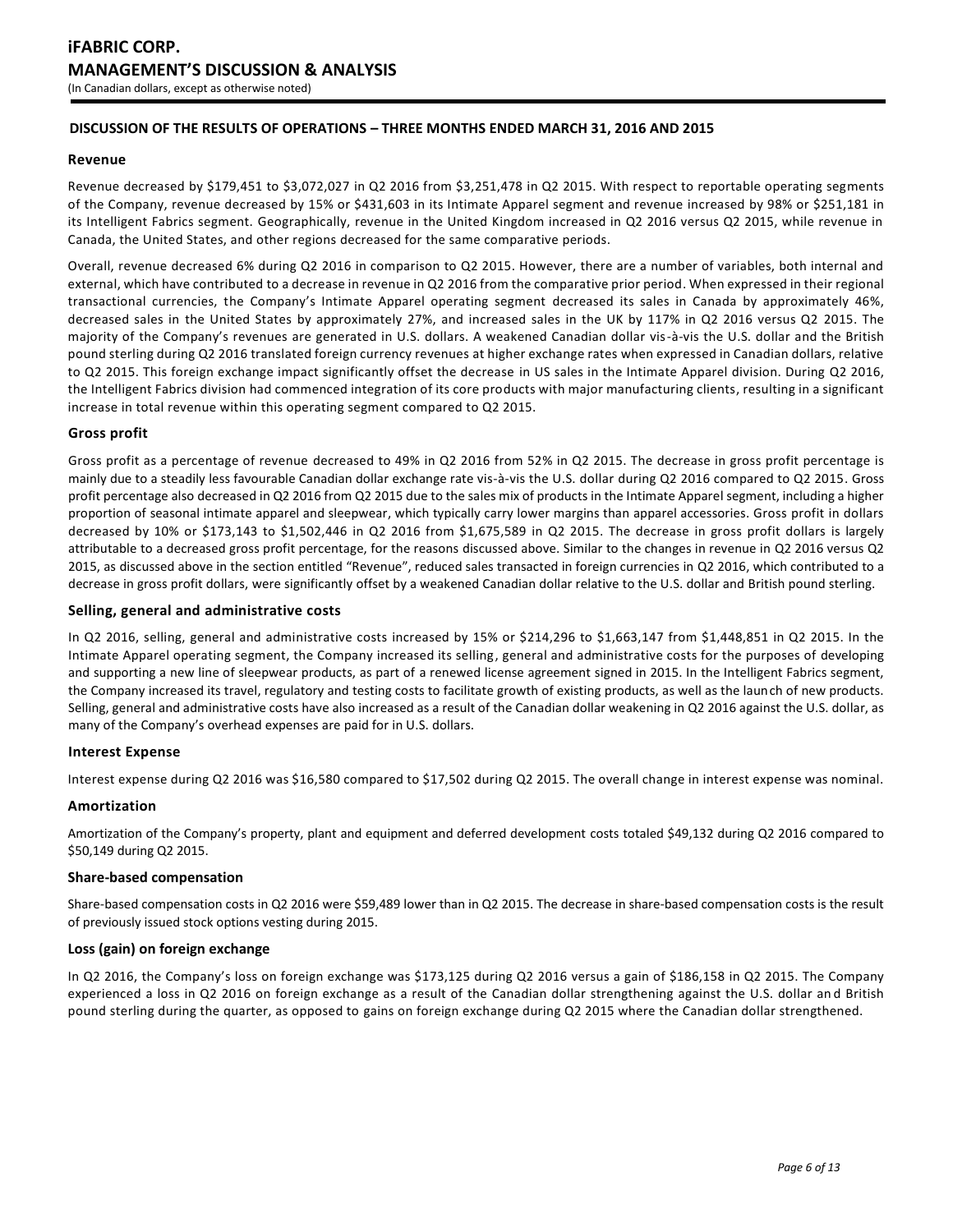# **iFABRIC CORP. MANAGEMENT'S DISCUSSION & ANALYSIS** (In Canadian dollars, except as otherwise noted)

## **Provision for (recovery of) income taxes**

The Company's total recovery of income taxes in Q2 2016 was \$116,929 compared to a provision for income taxes of \$127,713 in Q2 2015. Included in the earnings (loss) before income taxes are certain non-deductible items for tax purposes. Specifically, a decrease in Q2 2016 from Q2 2015 in share-based compensation by \$59,489 is the main reason for the change in the Company's effective income tax rate.

### **Net earnings (loss)**

Net loss attributable to iFabric's shareholders during Q2 2016 was \$324,657 (\$0.013 per share, basic and diluted) compared to net earnings of \$126,333 in Q2 2015 (\$0.005 per share, basic and diluted). The reduced net earnings to a net loss position in Q2 2016 versus Q2 2015 is largely attributable to a loss on foreign exchange of \$173,125 compared to a gain on foreign exchange in the prior year of \$186,158, representing a net change in net earnings of \$359,283. Also contributing to lower net earnings in Q2 2016 vs Q2 2015 were lower revenues, lower gross profit, and higher selling, general and administrative costs.

## **DISCUSSION OF THE RESULTS OF OPERATIONS – SIX MONTHS ENDED MARCH 31, 2016 AND 2015**

#### **Revenue**

Revenue increased by \$107,155 to \$6,401,037 for the six months ended March 31, 2016 from \$6,293,882 for the comparable period in 2015. With respect to reportable operating segments of the Company, revenue decreased by 2% or \$140,367 in its Intimate Apparel segment and revenue increased by 60% or \$230,179 in its Intelligent Fabrics segment. Geographically, for the first half of fiscal 2016, revenue in the United States and the United Kingdom increased, but decreased in Canada and other regions, versus the same period in 2015.

Overall, revenue increased 2% during the six months ended March 31, 2016 in comparison to 2015. However, there are a number of variables, both internal and external, which have contributed to a decrease in revenue for the year to date ended March 31, 2016 from the comparative 2015 period. When expressed in their regional transactional currencies, the Company's Intimate Apparel operating segment decreased its sales in Canada by approximately 30%, decreased sales in the United States by approximately 17%, and increased sales in the UK by 19% in the six months ended March 31, 2016 versus 2015. A weakened Canadian dollar vis-à-vis the U.S. dollar and the British pound sterling during Q2 2016 translated foreign currency revenues at higher exchange rates when expressed in Canadian dollars, relative to Q2 2015. This foreign exchange impact significantly offset the decrease in US sales in the Intimate Apparel division. During Q2 2016, the Intelligent Fabrics division had commenced integration of its core products with major manufacturing clients, resulting in a significant increase in total revenue within this operating segment for the six months ended March 31, 2016 compared to the same period in 2015.

### **Gross profit**

Gross profit as a percentage of revenue increased to 51% for the six months ended March 31, 2016 from 49% in the same period of 2015. The increase in gross profit percentage for the year to date was partially offset by a decrease in gross profit percentage during Q2 2016 compared to Q2 2015. Gross profit in dollars increased by 7% or \$211,500 to \$3,286,661 for the year to date 2016 from \$3,075,161 in the same period of 2015. The increase in gross profit dollars was partially offset by a decrease in gross profit dollars during Q2 2016 versus Q2 2015.

#### **Selling, general and administrative costs**

For the six months ended March 31, 2016, selling, general and administrative costs increased by 14% or \$401,936 to \$3,314,739 from \$2,912,803 for the six months ended March 31, 2015. In the Intimate Apparel operating segment, the Company increased its selling, general and administrative costs for the purposes of developing and supporting a new line of sleepwear products, as part of a renewed license agreement signed in 2015. In the Intelligent Fabrics segment, the Company increased its travel, regulatory and testing costs to facilitate growth of existing products, as well as the launch of new products. Selling, general and administrative costs have also increased as a result of the Canadian dollar weakening for during the six months ended March 31, 2016 compared to 2015, against the U.S. dollar, as many of the Company's overhead expenses are paid for in U.S. dollars.

#### **Interest Expense**

Interest expense during the six months ended March 31, 2016 was \$30,112 compared to \$34,698 during the same period in 2015. The overall change in interest expense was nominal.

## **Amortization**

Amortization of the Company's property, plant and equipment and deferred development costs totaled \$98,147 during the six months ended March 31, 2016 compared to \$100,298 during the same period in 2015.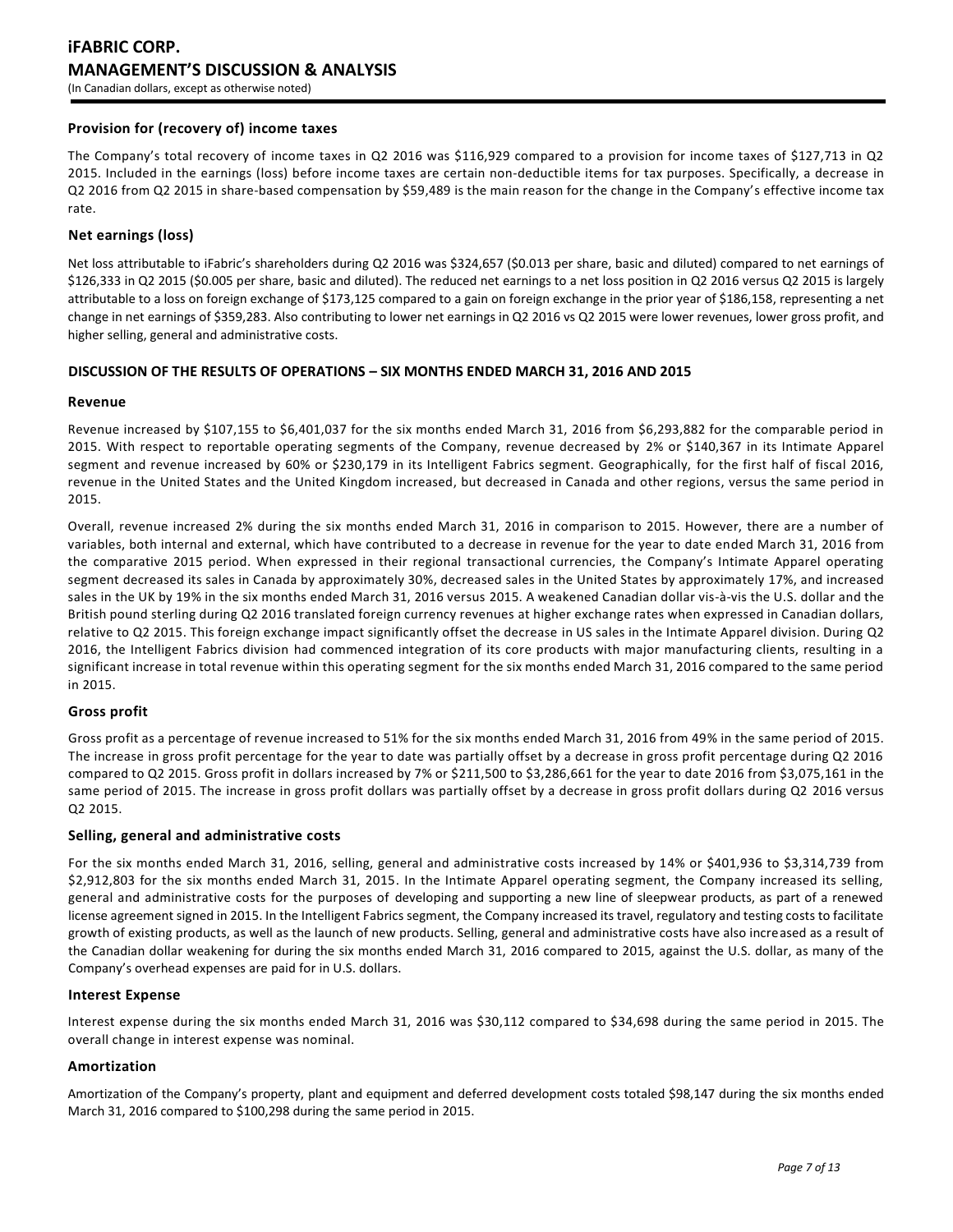## **Share-based compensation**

Share-based compensation costs for the six months ended March 31, 2016 were \$123,713 lower than for the same period in 2015. The decrease in share-based compensation costs is the result of previously issued stock options vesting during 2015.

#### **Loss (gain) on foreign exchange**

For the six months ended March 31, 2016, the Company's loss on foreign exchange was \$124,342 versus a gain of \$251,552 in the same period of 2015. The Company experienced a loss for the year to date in 2016 on foreign exchange as a result of the Canadian dollar strengthening against the U.S. dollar and British pound sterling during Q2, as opposed to gains on foreign exchange during the six months ended March 31, 2015 where the Canadian dollar weakened throughout the whole fiscal half.

#### **Provision for (recovery of) income taxes**

The Company's total recovery of income taxes for the year to date in 2016 was \$83,871 compared to a provision for income taxes of \$102,045 for the same period in 2015. Included in the earnings (loss) before income taxes are certain non-deductible items for tax purposes. Specifically, a decrease in share-based compensation by \$123,713 for the fiscal half of 2016 versus 2015 is the main reason for the change in the Company's effective income tax rate.

#### **Net earnings (loss)**

Net loss attributable to iFabric's shareholders during the six months ended March 31, 2016 was \$285,069 (\$0.011 per share, basic and diluted) compared to net loss of \$34,572 for the six months ended March 31, 2015 (\$0.001 per share, basic and diluted). The increased net loss for the first fiscal half of 2016 compared to 2015 is largely attributable to a loss on foreign exchange difference of \$375,894, when compared year over year. Also contributing to lower net earnings for the year to date in 2016 vs Q2 2015 were higher selling, general and administrative costs.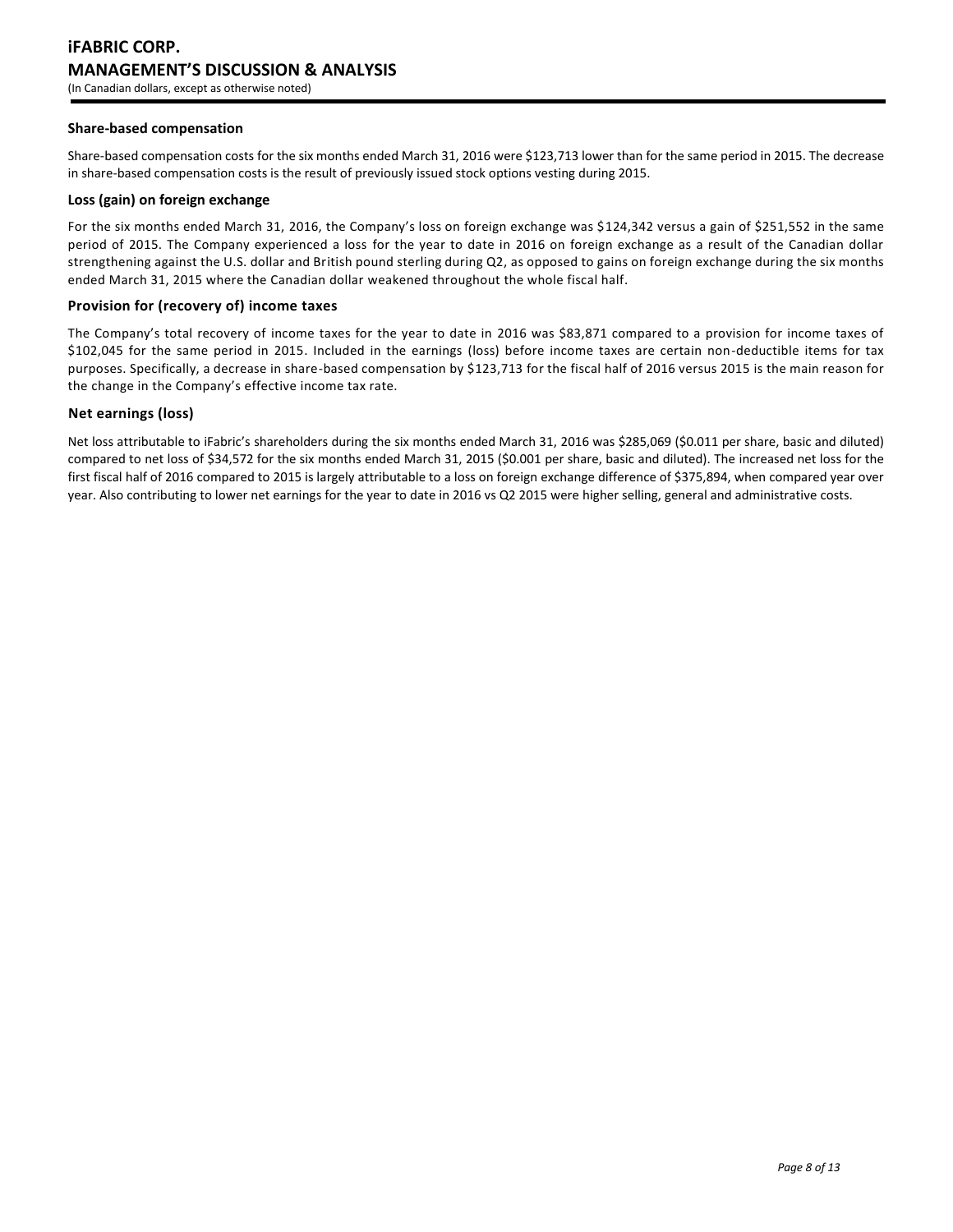# **SEASONALITY AND QUARTERLY FLUCTUATIONS**

The Company's business is seasonal and results of operations for any interim period are not necessarily indicative of results of operations for the full fiscal year. Generally, the Company has experienced a higher level of revenues in the third quarter, compared to other quarterly periods, largely in part to its intimate apparel operating segment, which usually realizes a higher level of sales in the months of April to June, as its retail customers increase their respective purchases in anticipation of larger retail sales in the summer months.

## **SUMMARY OF QUARTERLY RESULTS**

| Fiscal 2016                                             | Q1         | Q <sub>2</sub> | Q <sub>3</sub> | Q4         |
|---------------------------------------------------------|------------|----------------|----------------|------------|
| Revenue                                                 | 3,329,010  | 3,072,027      |                |            |
| Net earnings (loss) attributable to common shareholders | 39,588     | (324, 657)     |                |            |
| Net earnings (loss) per common share                    |            |                |                |            |
| <b>Basic</b>                                            | 0.002      | (0.013)        |                |            |
| Diluted                                                 | 0.001      | (0.013)        |                |            |
|                                                         |            |                |                |            |
| Fiscal 2015                                             | Q1         | Q2             | Q <sub>3</sub> | Q4         |
| Revenue                                                 | 3,042,404  | 3,251,478      | 3,700,502      | 3,080,464  |
| Net earnings (loss) attributable to common shareholders | (160, 905) | 126,333        | 206,806        | (282, 071) |
| Net earnings (loss) per common share                    |            |                |                |            |
| <b>Basic</b>                                            | (0.006)    | 0.005          | 0.008          | (0.011)    |
| Diluted                                                 | (0.006)    | 0.005          | 0.008          | (0.011)    |
|                                                         |            |                |                |            |
| Fiscal 2014                                             | Q1         | Q <sub>2</sub> | Q3             | Q4         |
| Revenue                                                 | 3,005,785  | 2,911,274      | 3,881,993      | 3,222,430  |
| Net earnings (loss) attributable to common shareholders | 212,157    | 278,431        | 245,205        | (193, 579) |
| Net earnings (loss) per common share                    |            |                |                |            |
| <b>Basic</b>                                            | 0.008      | 0.011          | 0.009          | (0.008)    |
| Diluted                                                 | 0.008      | 0.010          | 0.009          | (0.008)    |
|                                                         |            |                |                |            |

## **OVERVIEW OF CONSOLIDATED STATEMENTS OF FINANCIAL POSITION**

The Company's cash balance decreased to \$515,817 as at March 31, 2016 from \$852,016 as at September 30, 2015.

Total accounts receivable at the end of Q2 2016 was \$2,141,360 compared to \$2,143,066 as at September 30, 2015.

Total inventory decreased by \$97,552 to \$4,608,874 at the end of Q2 2016 from \$4,706,426 at the end of fiscal 2015. Whilst the Company substantially reduced its inventory levels, in terms of quantities, the decrease in inventory value was partially offset by a weakened Canadian dollar vis-à-vis the U.S. dollar. The Company expects inventory levels to continue to decrease during Q3 2016 in an effort to increase turnover frequency.

Property, plant and equipment at the end of Q2 2016 totaled \$2,472,022 compared to \$2,487,880 at the end of fiscal 2015. The Company invested in nominal amounts in property, plant and equipment during Q2 2016.

Deferred development costs decreased to \$517,440 at the end of Q2 2016 from \$598,171 at the end of fiscal 2015. The decrease is attributed to amortization of deferred development costs.

Deferred income taxes increased to \$809,640 at the end of Q2 2016 from \$720,283 at the end of fiscal 2015. The increase is mostly attributable to non-capital losses incurred in the Company's Intelligent Fabrics operating segment during Q1 and Q2 2016.

Total liabilities at the end of Q2 2016 were \$390,636 lower than at the end of fiscal 2015. The Company decreased its liabilities mainly with respect to its accounts payable and accrued liabilities. The decrease in total liabilities was largely offset by an increase in the Company's bank operating line.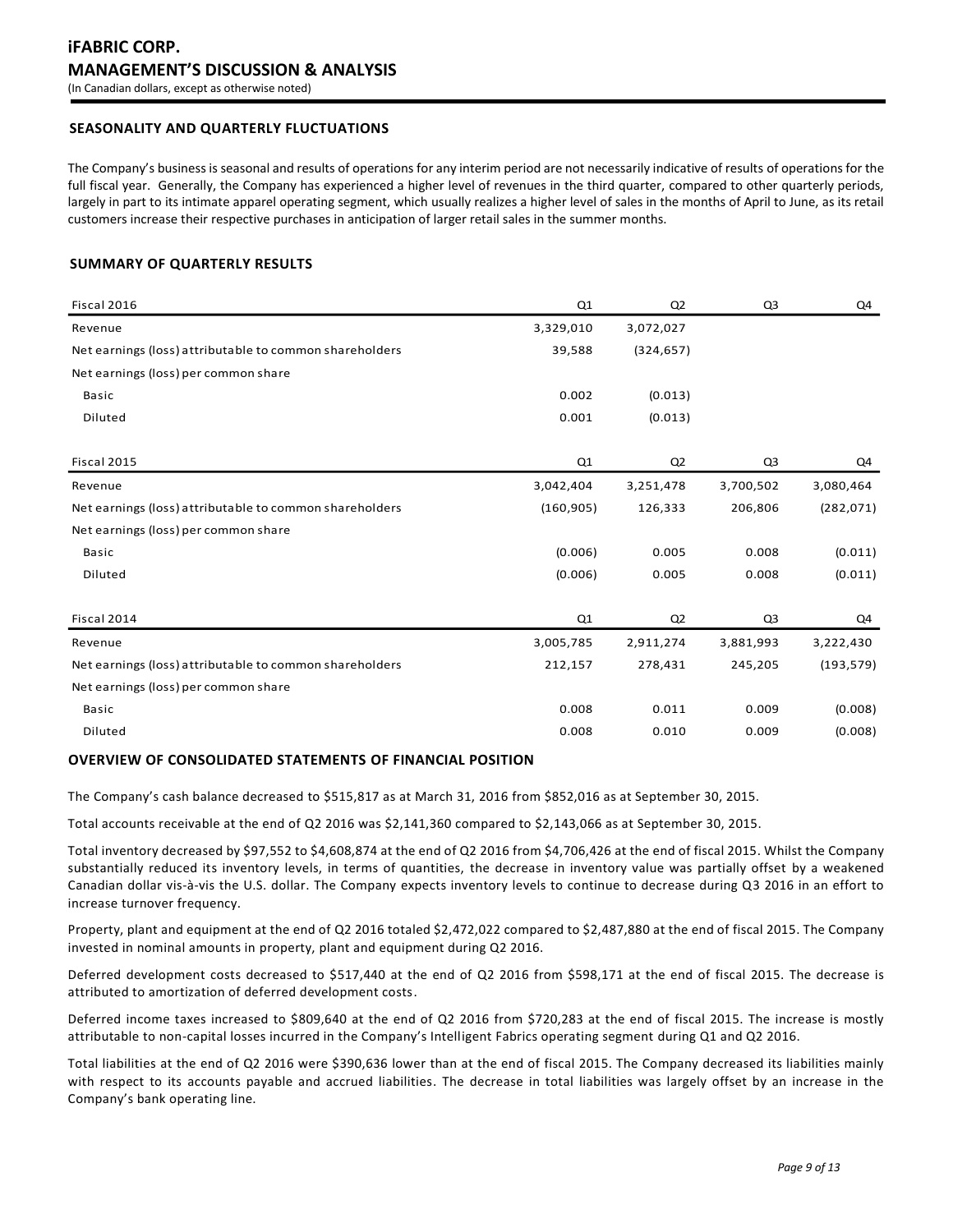## **LIQUIDITY, CASH FLOWS AND CAPITAL RESOURCES**

The Company is subject to risks including, but not limited to, the potential inability to raise additional funds through debt and/or equity financing to support the Company's development and continued operations, and to meet the Company's liabilities and commitments as they come due.

The Company's capital resources include a bank operating line, long-term debt, and equity attributable to the Company's shareholders.

#### **Bank Operating Line**

One of the Company's subsidiaries has a demand operating loan with a tier one Canadian bank available to a maximum of \$2,000,000, against which \$734,879 was outstanding as at March 31, 2016 (September 30, 2015 - nil). The loan facility bears interest at the bank's prime lending rate plus 1.75%. The purpose of the credit facility is to provide for ongoing operating requirements including the financing of accounts receivable and inventories. The facility is secured by General Security Agreements covering all the assets of two subsidiary companies, their accounts receivable insurance, an assignment of their fire insurance, and a guarantee in the amount of \$1,000,000 from a third subsidiary of the Company. In addition, the Company has credit card facilities amounting to \$50,000 Canadian dollars and \$25,000 U.S. dollars, which are subject to the same security arrangements.

#### **Long-term Debt**

One of the Company's subsidiaries has a bank loan, payable in monthly principal payments of \$10,000 plus interest, bearing interest at the bank's prime rate plus 1.25%, due May 31, 2023 and secured by a first readvanceable mortgage on the land and building owned by the subsidiary, a general security agreement over all assets of another of the Company's subsidiaries subject to priority on inventory and accounts receivable to the lender of the bank operating line described above, and a general assignment of rents. As at March 31, 2016, the total amount of this loan outstanding was \$930,000 (September 30, 2015 - \$980,000).

#### **Working capital**

Working capital represents current assets less current liabilities. As at March 31, 2016, the Company's working capital was \$5,207,274 compared to working capital of \$5,419,934 as at September 30, 2015, representing a decrease of \$212,660 or 4%.

#### **Operating activities**

Cash used in operating activities during the six months ended March 31, 2016 amounted to \$977,197, compared to an amount of \$345,538 used in operating activities during the six months ended March 31, 2015, representing an increase in cash outflow of \$631,659. The increase in operational cash flow outflow can be largely attributed to greater cash outflows with respect to accounts payable and inventory balances during the six months ended March 31, 2016 versus March 31, 2015, as well as an increase in net loss for the same two comparative periods. Increased cash inflows with regards to accounts receivable collections helped largely offset the decrease in operational cash flow.

#### **Financing activities**

Cash provided by financing activities during the six months ended March 31, 2016 amounted to \$642,556, compared to \$157,384 provided by financing activities during the six months ended March 31, 2015, representing an increase of \$485,172 in financing cash flow. The difference can be mostly attributed to the utilization of the Company's bank operating line, which increased by \$734,879 during the six months ended March 31, 2016.

#### **Investing activities**

Nominal cash was used in investing activities during the six months ended March 31, 2016. No cash was provided by or used in investing activities during the six months ended March 31, 2015.

### **OFF-BALANCE SHEET ARRANGEMENTS**

The Company has no off-balance sheet arrangements as of March 31, 2015, with the exception of the operating leases as noted in the "Commitments & Contractual Obligations" section below.

#### **COMMITMENTS & CONTRACTUAL OBLIGATIONS**

During Q2 2016, there have been no significant changes in the contractual obligations from those disclosed in the Company's 2015 annual MD&A.

The Company's other commitments are outlined below:

 The Company enters into foreign exchange forward contracts to manage the risks associated with exchange rate fluctuations. See note 7 of the Company's Q2 2016 unaudited condensed consolidated interim financial statements for more information.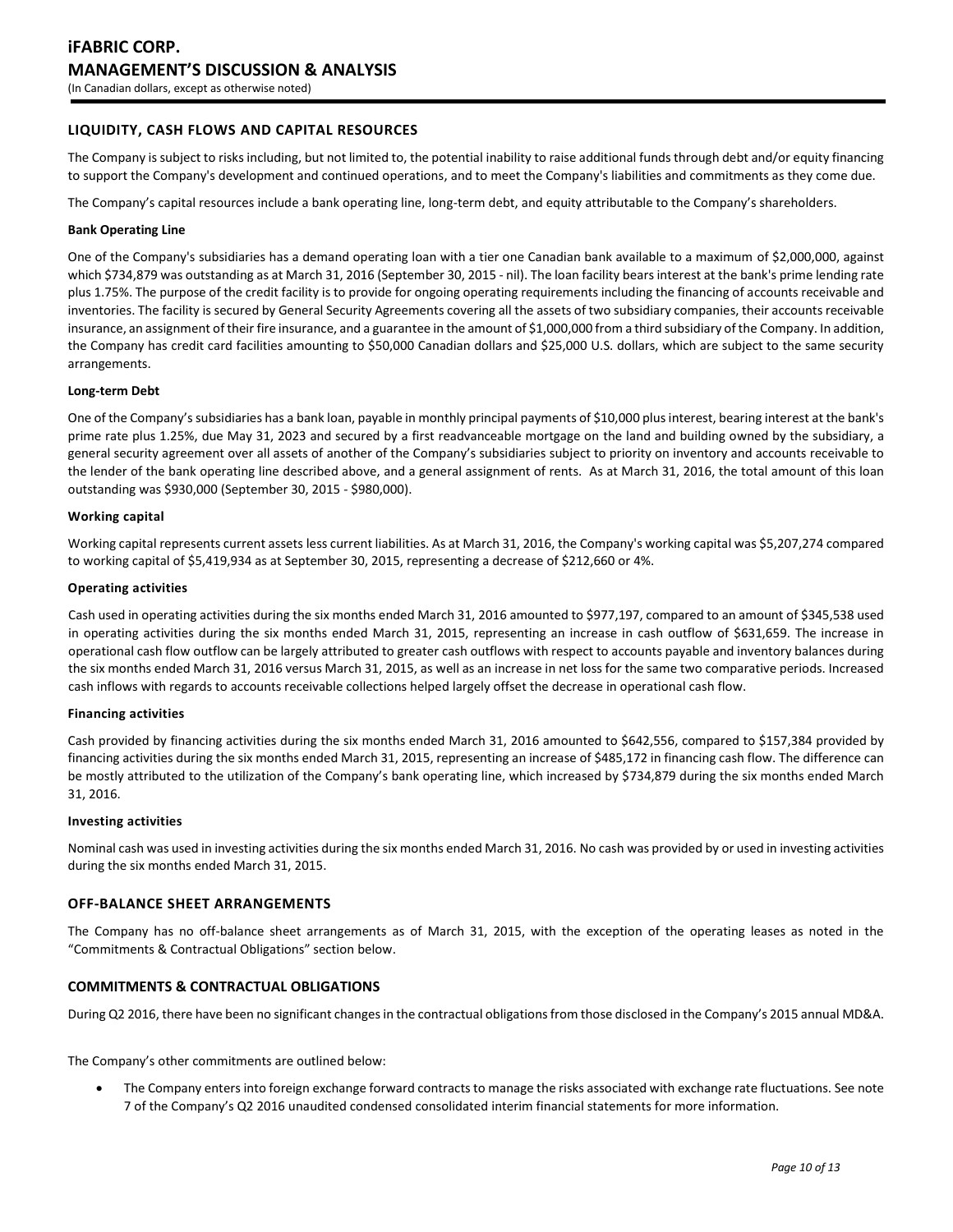- As of the date of this MD&A, the Company is in the process of negotiating terms for renewing an exclusive license agreement, which expired in December 2015, for the right to use trademarks in connection with the manufacture, marketing, sale and distribution of certain licensed products. Until such time as a new agreement is signed, the Company will continue to operate under the conditions established during the initial license term, and is required to pay a monthly royalty of 9% on its net sales as defined in the agreement, on all products sold under the licensed marks. In addition, the Company is required to pay an advertising fee of 2%, payable semi-annually, on its net sales as defined in the agreement, for the promotion of the licensed products.
- Effective January 1, 2015, the Company entered into a worldwide license agreement for the right to use trademarks in connection with the manufacture, marketing, sale and distribution of certain licensed products. During the license term, the Company is required to pay a quarterly royalty on its net sales as defined in the agreement, on all products sold under the licensed marks. The effective royalty rates vary depending on the distribution channel and range from 4-10%. Minimum annual royalties have been established for the contract periods ending December 31, 2015, 2016, 2017, and 2018 in U.S. dollar amounts of \$131,000, \$190,000, \$288,000, and \$368,000, respectively. In addition, the Company is required to pay an advertising fee of 1-2%, depending on the distribution channel, payable quarterly, on its net sales as defined in the agreement, for promotion of the licensed products. The license term is in effect until December 31, 2018.

#### **RELATED PARTY TRANSACTIONS**

During the three and six month periods ended March 31, 2016, there have been no significant changes in the related party transactions from those disclosed in the Company's 2015 audited consolidated financial statements.

#### **FINANCIAL RISK MANAGEMENT**

The Company's risk management policies are established to identify and analyze the risks faced by the Company, to set appropriate risk limits and controls, and to monitor risks and adherence to limits. Risk management policies and systems are reviewed regularly to reflect changes in market conditions and the Company's activities. There have been no significant changes in the Company's risk exposures during the three and months ended March 31, 2016 from those described in the Company's audited annual consolidated financial statements for the year ended September 30, 2015.

#### **OUTSTANDING SHARE DATA**

As of the date of this MD&A, the Company had 25,929,750 common shares outstanding. Furthermore, as of the date of this MD&A, the Company had 1,690,000 options issued and outstanding, of which 1,640,000 were exercisable, as well as 232,133 warrants outstanding.

#### **RISKS & UNCERTAINTIES**

The Company is exposed to various operational risks and uncertainties which are described in the Company's 2015 annual MD&A. The risks and uncertainties disclosed in the 2015 annual MD&A are not exhaustive. There have been no specific additional risks or uncertainties identified during Q2 2016. New risk factors may emerge from time to time and it is not possible for management to predict all such risk factors, nor can it assess the impact of all such risk factors on the Company's business, performance, condition, results, operations or strategies and plans.

#### **CRITICAL ACCOUNTING POLICIES AND ESTIMATES**

This MD&A is based upon the Q2 2016 unaudited condensed consolidated interim financial statements, which have been prepared in accordance with IFRS and IAS 34, "Interim Financial Reporting". The preparation of the Q2 2016 unaudited condensed consolidated interim financial statements requires management to select appropriate accounting policies and to make judgments, estimates and assumptions that affect the reported amounts of assets, liabilities, revenues, expenses and the disclosure of contingent assets and liabilities at the end of the reporting period. The estimates and related assumptions are based on previous experience and other factors considered reasonable under the circumstances, the results of which form the basis of making assumptions about carrying values of assets and liabilities that are not readily apparent from other sources.

The estimates and underlying assumptions are reviewed on an ongoing basis. Revisions to accounting estimates are recognized in the period in which the estimate is revised if the revision affects only that period or in the period of revision and future periods if the revision affects both current and future periods.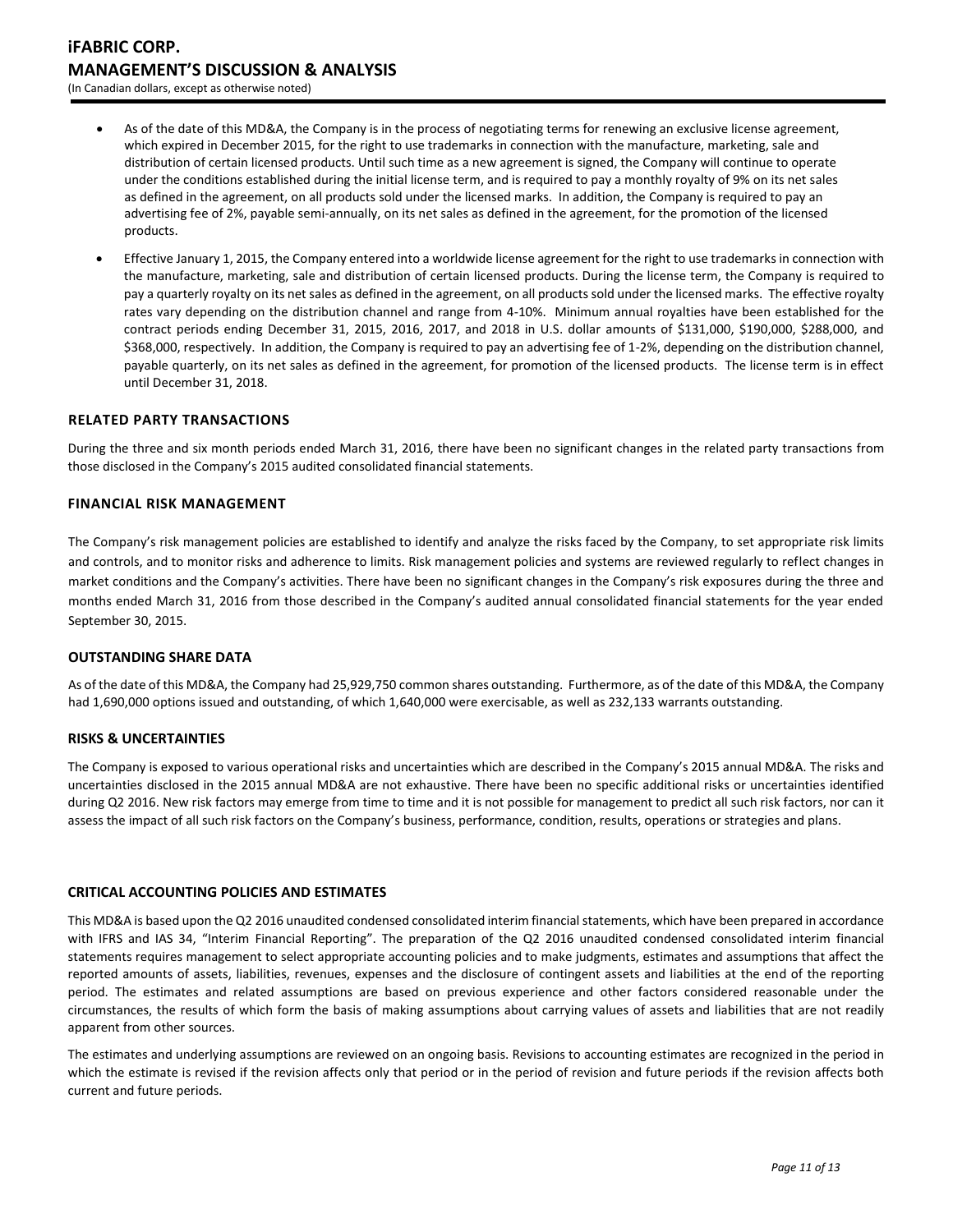Significant assumptions about the future that management has made could result in a material adjustment to the carrying amounts of assets and liabilities, or on the reported results of revenues, expenses, gains, or losses, in the event that actual results differ from assumptions made. The methods used to calculate critical accounting estimates are consistent with prior periods.

During Q2 2016, there were no significant changes to methods used to:

- Cost inventory or determine provisions for obsolete or slow-moving inventory
- Determine impairment of deferred development costs
- Determine impairment of deferred income tax assets
- Determine impairment or estimated useful lives of property, plant and equipment
- Determine the allowance for doubtful accounts
- Determine the allowance for discounts and rebates
- Determine the fair value of share-based payment transactions

For further details concerning the use of estimates, judgments and assumptions in the preparation of the Company's Q2 2016 unaudited condensed consolidated interim financial statements, along with details of the significant accounting policies used in the preparation of such interim financial statements, specific reference should be made to note 3 of the Company's audited annual consolidated financial statements for the fiscal year ended September 30, 2015.

## **ACCOUNTING POLICY DEVELOPMENTS**

The significant accounting policies as disclosed in the Company's audited annual consolidated financial statements for the year ended September 30, 2015 have been applied consistently in the preparation of the Q2 2016 unaudited condensed consolidated interim financial statements.

## **(a) Future changes in accounting standards**

Certain new standards, interpretations, amendments and improvements to existing standards were issued by the IASB or IFRIC that are mandatory for accounting periods beginning on January 1, 2015 or later periods. The standards impacted that are applicable to the Company are as follows:

- i) IFRS 9, 'Financial Instruments' was issued in November 2009 as the first step in its project to replace IAS 39 'Financial Instruments: Recognition and Measurement'. IFRS 9 introduces new requirements for classifying and measuring financial assets that must be applied starting January 1, 2018, with early adoption permitted. The IASB amended IFRS 9 in November, 2013 to add new requirements for classifying and measuring financial liabilities, de-recognition of financial instruments, impairment and hedge accounting. The standard is not expected to have an impact on the Company's accounting for financial instruments and the Company has not yet decided when to adopt IFRS 9.
- ii) IFRS 15, 'Revenue From Contracts With Customers' was issued in May 2014. The standard provides a comprehensive framework for recognition, measurement, and disclosure of revenue from contracts with customers except for those that fall within the scope of IAS 17, 'Leases' or other applicable IFRS. Application of the standard is mandatory for annual reporting periods beginning on or after January 1, 2017, with early adoption permitted. The adoption of IFRS 15 is not expected to have an impact on the Company's accounting for revenue and the Company is currently assessing when to adopt IFRS 15.
- iii) 'Annual Improvements to IFRSs 2012-2014 Cycle' was approved by the IASB in September 2014. These improvements included amendments to a number of IFRSs as a result of the annual improvements project. The revised rules are effective for annual periods beginning on or after January 1, 2016, with early adoption permitted. The Company expects there to be no impact or adjustments necessary as a result of applying the revised rules.

#### **DISCLOSURE CONTROLS AND PROCEDURES**

Disclosure controls and procedures are designed to provide reasonable assurance that material information relating to the Company is made known to the Chief Executive Officer and the Chief Financial Officer (the "Certifying Officers") by others on a timely basis so that appropriate decisions can be made regarding public disclosure within the time periods required by applicable securities laws. The Certifying Officers are responsible for establishing and maintaining the Company's disclosure controls and procedures. Based on an evaluation of the Company's disclosure controls and procedures, the Company's Certifying Officers have concluded that these controls are appropriately designed and were operating effectively as of March 31, 2016. Although the Company's disclosure controls and procedures were operating effectively as of March 31, 2016, there can be no assurance that the Company's disclosure controls and procedures will detect or uncover all failures of persons within the Company to disclose material information otherwise required to be set forth in the annual regulatory filings.